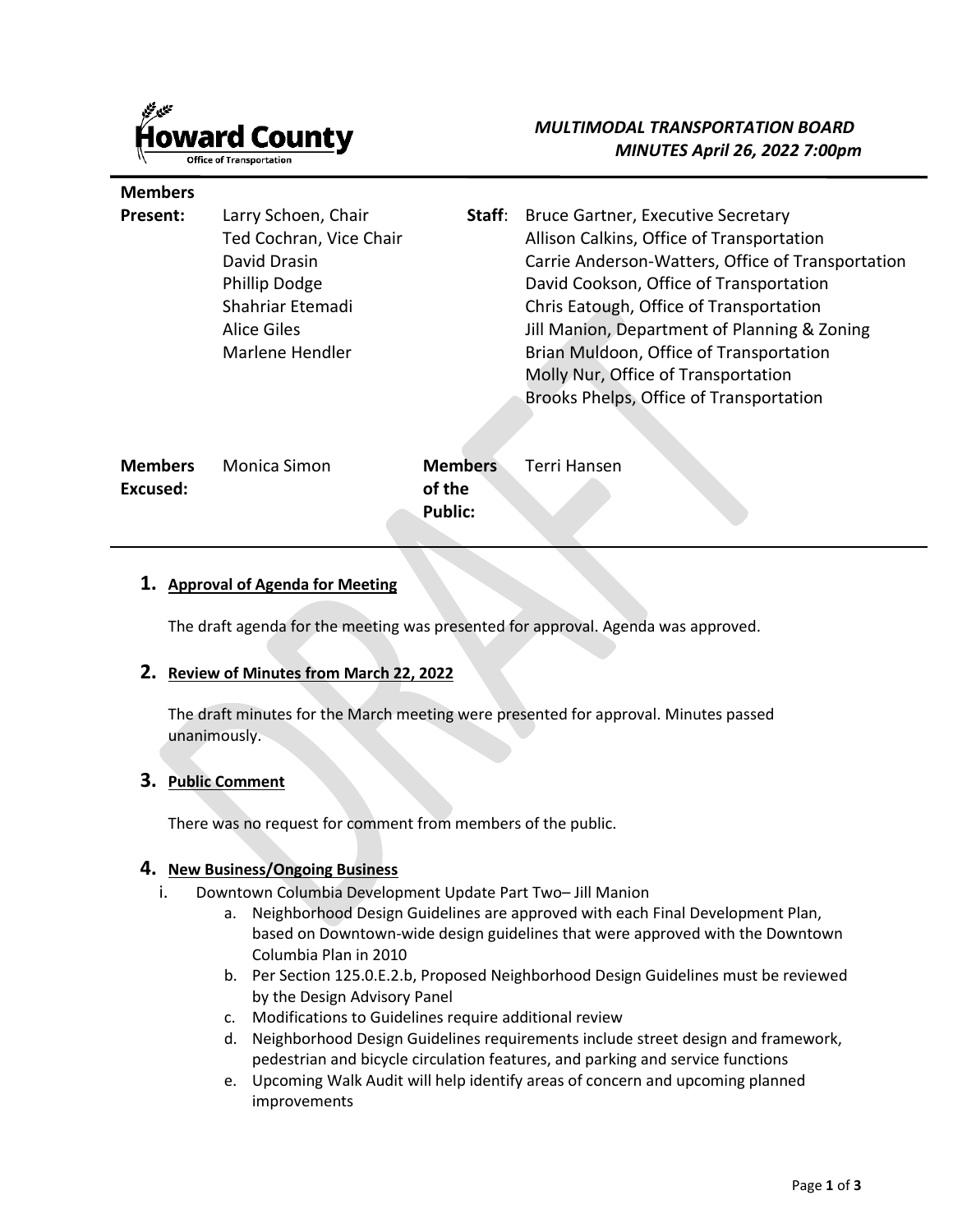- f. Because we've been doing development of available land, areas of concern within the existing development haven't necessarily been addressed
- g. Guidelines provide framework for bicycle and pedestrian routes and connections
- h. Public can submit comments throughout the process whenever plans are in review with the county
- i. Transit Center will be located north of Little Patuxent Parkway in current buildings that willeventually be razed.
	- i. Number of building permits triggers the property turnover from Howard Hughes
	- ii. 2018 study predicted expansion of service; has not come to pass and the existing transit hub functions for current RTA service
- j. When development plans come in, anyone can request to look through the plans and documents and have access to submitted materials and comments by county staff

## **5. Development Update – David Cookson and Brooks Phelps**

- i. New development
	- a. Design Advisory Panel: Public Storage on Chevrolet Drive
	- b. Zoning Board: Administrative Hearing
	- c. Board of Appeals: Borrower Lakefront, LLC
	- d. Whiskey Bottom Road: 4 single family detached (SFD) homes. Asking for sidewalk frontage in both directions
	- e. Hoods Mills Farm Lots 1-4: 4 SFD. No much that can be asked for as it's a long private driveway
- ii. Older development
	- a. Towns at Court Hill: asked developer for sidewalk
	- b. Working with developers on implementing new Design Manual standards

## **6. General Office of Transportation Updates**

- i. General Assembly Update -- Bruce Gartner
	- i. Big push on pedestrian safety including additional evaluations of intersections
	- ii. Push from MACO for funding from trust funds for road maintenance; slight increases over next few years
	- iii. Transit Funding and Governance: Commission through BMC tasked with interim recommendations by December 2022 whth a final report by December 2023
- ii. FY23 Budget Update Bruce Gartner
	- i. Questions from Council on capital budget were generally to request more details on projects
	- ii. Downtown Columbia Work Session tomorrow will include the library
	- iii. Operating Budget has been submitted; includes a lot of grant funding
		- 1. Council work session is Friday, May  $13<sup>th</sup>$
	- iv. RTA Update
		- 1. Looking to get back to pre-February 2022 service levels in July, prepandemic levels by November as well as an expansion to Catonsville and other adjustments in Prince George's County
		- 2. Montgomery County submitted earmark requests to extend their Flash service into Howard County and grant funds are being explored as well
		- 3. RTA is still short over a dozen drivers, but recruits are in the process of obtaining CDLs
		- 4. Bus delivery is expected in September 2022; funding is solid but supply chain persist